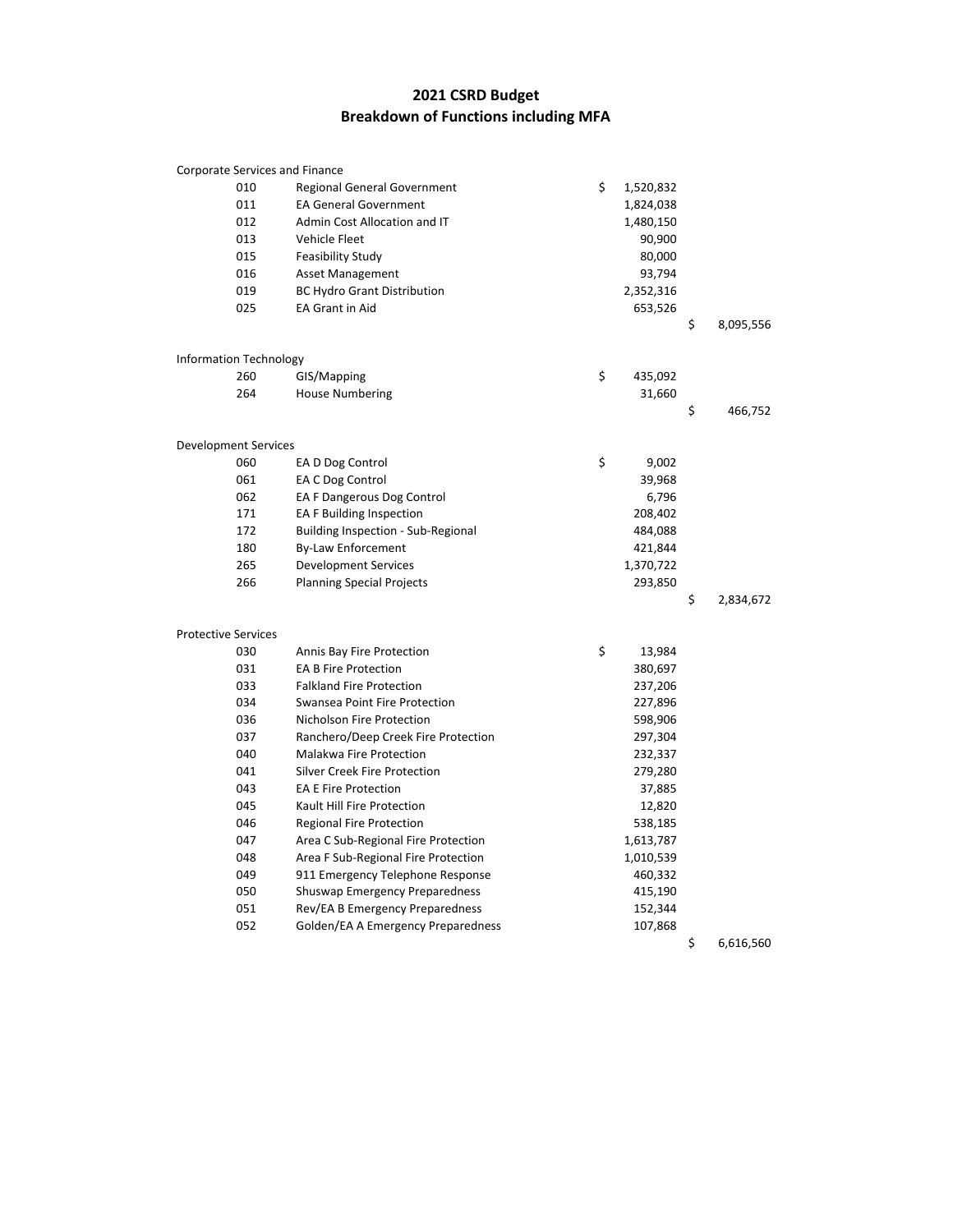## **2021 CSRD Budget Breakdown of Operating Funds including MFA**

| <b>Environmental Health Services</b> |                                   |           |           |
|--------------------------------------|-----------------------------------|-----------|-----------|
| 183                                  | Hummingbird Creek Maintenance     | \$<br>580 |           |
| 184                                  | Sims Creek Maintenance            | 1,000     |           |
| 218                                  | Recycling                         | 2,308,305 |           |
| 219                                  | Regional Solid Waste Management   | 4,880,000 |           |
| 280                                  | Shuswap Milfoil Control           | 325,325   |           |
| 286                                  | Weed Control/Enforcement          | 87,424    |           |
| 290                                  | Revelstoke/EA B Mosquito Control  | 78,743    |           |
| 291                                  | Golden/EA A Mosquito Control      | 167,196   |           |
| 292                                  | <b>EA E Mosquito Control</b>      | 8.416     |           |
| 294                                  | Scotch/Lee Creek Mosquito Control | 34,874    |           |
| 295                                  | Sterile Insect Release Program    | 67,137    |           |
|                                      |                                   |           | 7.959.000 |

Utilities

086 Swansea Point Street Lights<br>088 Falkland Street Lights

084 St Ives Street Lights **4,588** 085 C Strata K46 Street Lights 2,384 Falkland Street Lights 15,648 089 Blind Bay Street Lights 25,096 090 EA E Street Lights 6,811

| 093 | Sorrento Street Lights                | 3,718     |                 |
|-----|---------------------------------------|-----------|-----------------|
| 189 | Waverly Place Water                   | 22,549    |                 |
| 196 | Lakeview Place Waterworks             | 18,253    |                 |
| 197 | Cottonwoods Waterworks                | 81,231    |                 |
| 198 | Sunnybrae Waterworks                  | 76,910    |                 |
| 199 | Galena Shores Waterworks              | 54,362    |                 |
| 200 | <b>Regional Waterworks</b>            | 249,250   |                 |
| 201 | <b>Falkland Waterworks</b>            | 139,597   |                 |
| 202 | <b>Cedar Heights Waterworks</b>       | 212,713   |                 |
| 203 | Eagle Bay Waterworks                  | 67,871    |                 |
| 204 | Saratoga Waterworks                   | 542,155   |                 |
| 206 | MacArthur/Reedman Waterworks          | 120,152   |                 |
| 208 | Sorrento Waterworks                   | 333,976   |                 |
| 209 | <b>Anglemont Waterworks</b>           | 1,000,723 |                 |
| 210 | South Shuswap Liquid Waste Management | 71,020    |                 |
| 211 | North Shuswap Liquid Waste Management | 27,090    |                 |
| 212 | Seymour Arm Liquid Waste Management   | 6,000     |                 |
| 213 | Area E Liquid Waste Management        | 31,719    |                 |
|     |                                       |           | \$<br>3,123,717 |

Parks and Recreation

313 EA D Community Parks GIA 20,40 \$ 0 316 Rail Corridor Trail 640,493 320 EA E Parks & Playgrounds 38,358 321 Community Parks - EA A 967,373 322 Community Parks - EA B 1,250 323 Community Parks - EA C 1,395,590 324 Community Parks - EA D 396,890 325 Community Parks - EA E 248,679 326 Community Parks - EA F 709,058 340 Golden/EA A Arena 951,497 345 Sicamous/EA E Recreation Centre 616,593 370 Golden/EA A Curling Rink 86,209  $$ 6,072,390$